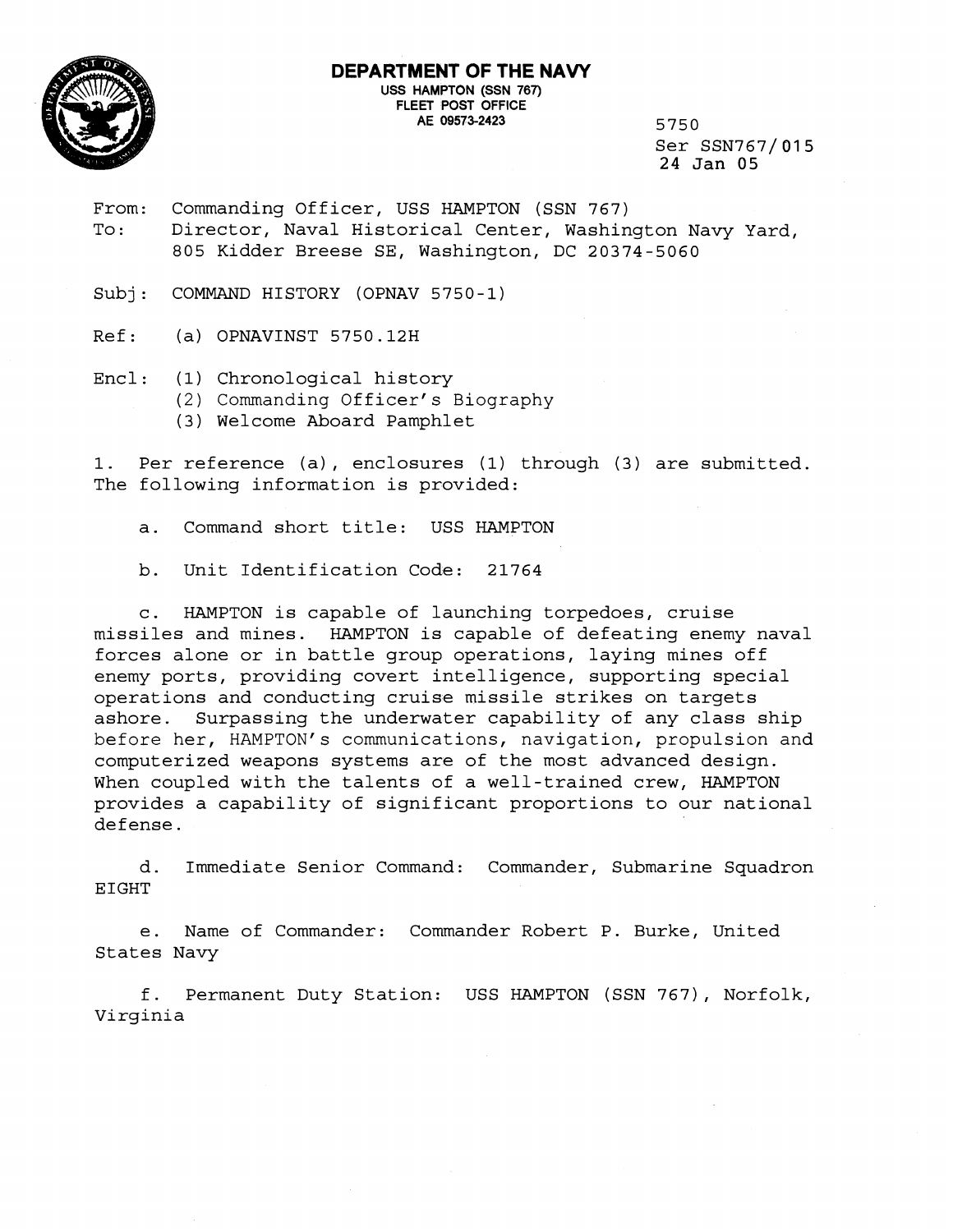## Subj: COMMAND HISTORY (OPNAV 5750-1)

## 2. Narrative

USS HAMPTON (SSN **767)** conducted voyage repairs during the first part of January following deployment to the Mediterranean Sea during the previous year. HAMPTON was underway during the last week of the month in support of a Chief of Naval Operations special project in the local operating areas.

During February HAMPTON conducted preparations for an emergent surge deployment to the Arctic Ocean, to include a surfacing at the North Pole. The Pre-overseas Movement Certification was completed by the first week of March and final voyage repairs were completed to support underway on the 31st.

The HAMPTON completed the transit to the North Pole by mid-April and conducted a rendezvous with HMS TIRELESS to support a Commander, Submarine Development Squadron TWELVE tactical exercise. This exercise culminated in a joint surfacing and afforded the crew an opportunity to explore the North Pole area.

Following a short transit to Plymouth, UK, the crew was given the opportunity to enjoy a brief port visit before transiting back to Norfolk, VA.

A short upkeep period commenced upon return to homeport, until HAMPTON was called upon to support the USS HARRY S. TRUMAN Carrier Battle Group deployment certification. Following completion of this operation, HAMPTON returned to homeport for a scheduled training and maintenance period, and hosted the Change of Command for Commander, Submarine Squadron EIGHT.

HAMPTON's final underway period for 2004 was conducted to support a Basic Submarine Assessment in the local operating areas along with a Tactical Weapons Proficiency exercise on the AUTEC acoustic range, and support of NATO anti-submarine warfare exercises.

During the remainder of the year, HAMPTON conducted operations in support of the ship's upcoming Depot Modernization Period, including a FAST START upkeep period for most of October through December. During that time frame, HAMPTON was honored to host the Change of Command Ceremony for Commander, Submarine Force, U.S. Atlantic Fleet, and the retirement ceremony for the Assistant to the Chairman of the Joint Chiefs of Staff.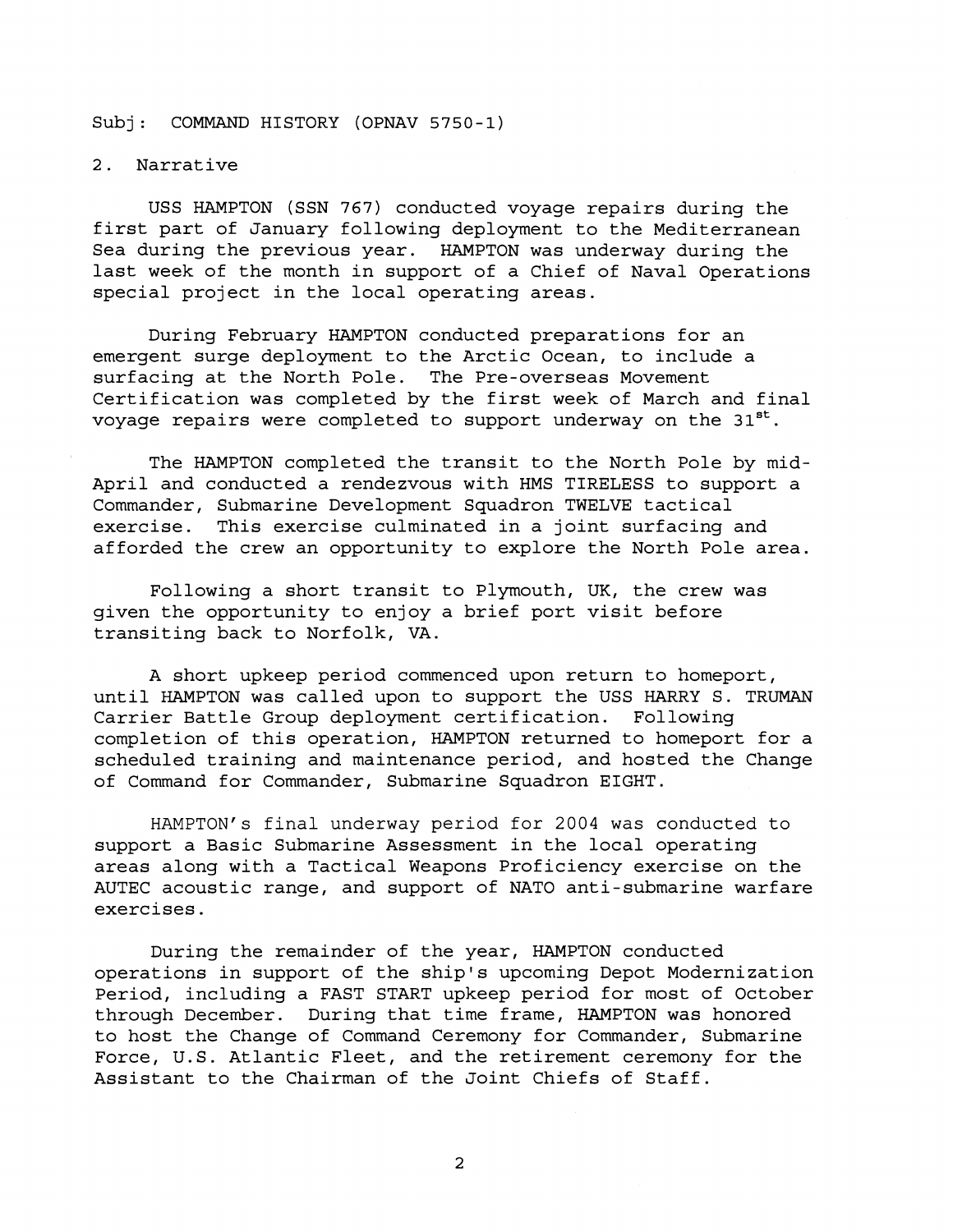## Subj: COMMAND HISTORY (OPNAV 5750-1)

In recognition of the ship's exceptional performance, HAMPTON was awarded the Submarine Squadron EIGHT Battle Efficiency "E", Tactical "T", Medical "M" and Engineering "E" for 2004.

P. FREELAND By direction

Copy to: (w/o encl) COMSUBRON EIGHT COMSUBLANT